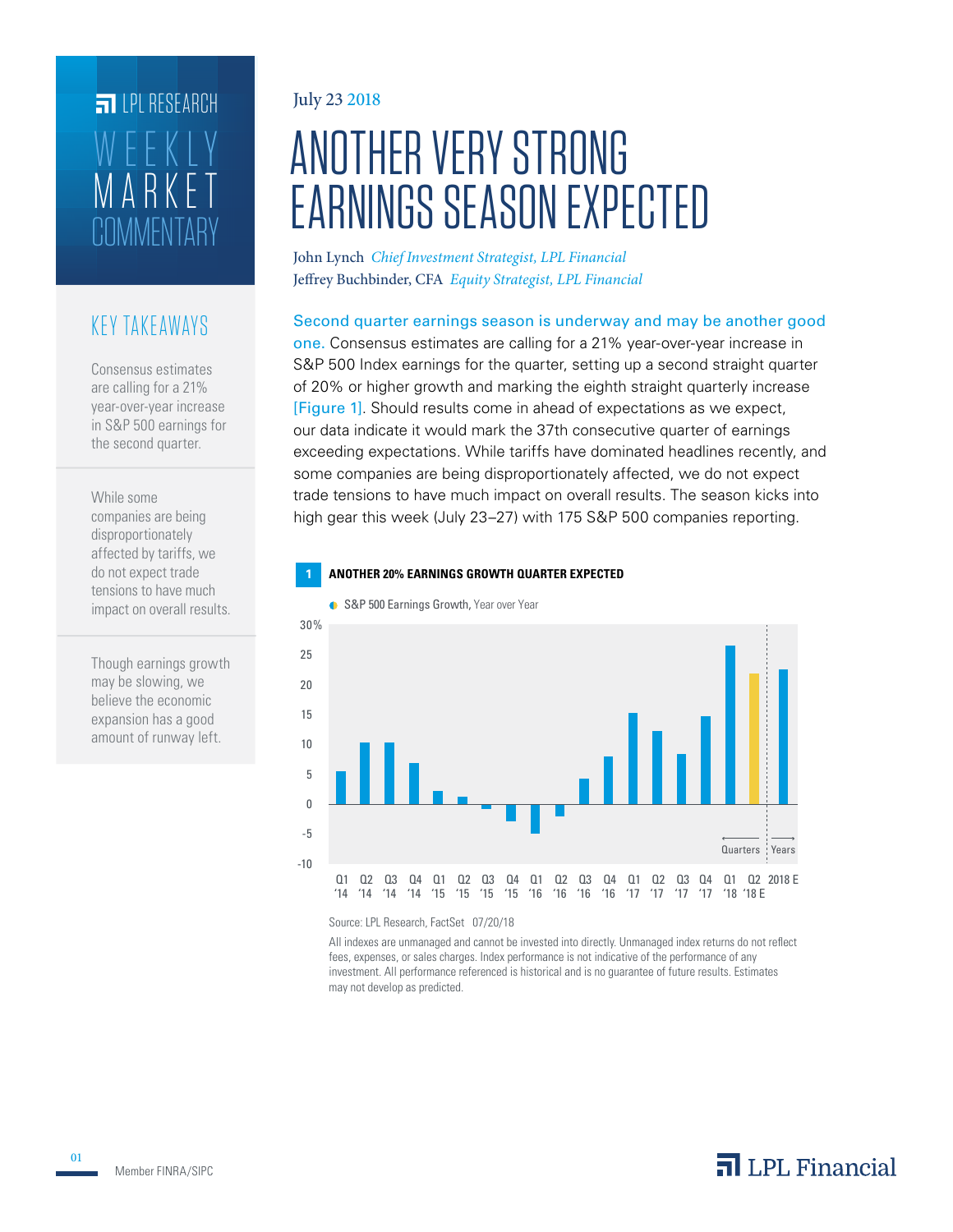# KEY EARNINGS DRIVERS

We expect several factors to drive S&P 500 earnings growth over 20% during the second quarter:

- Corporate and individual tax cuts. Corporate tax cuts have lifted S&P 500 Index profits by about 7%. Consumer spending may also be getting a boost from individual tax cuts that began to kick in this spring.
- **Strong manufacturing activity.** The Institute for Supply Management (ISM) Manufacturing Purchasing Managers' Index (PMI) came in at a very strong 60.2 in June and has averaged over 59 so far in 2018, in line with the best readings over the past 30 years. Manufacturing activity has historically correlated well with earnings.
- Higher oil prices. The average price of WTI Crude in the second quarter of 2018 was 36% above that of the prior year quarter. Higher gas prices do hit consumers' wallets, but with a lag. Energy production is a much bigger driver of S&P 500 profits than prices at the pump.
- **Lower U.S. dollar.** Although the U.S. dollar rose during the second quarter of 2018, the average price of the U.S. Dollar Index during the quarter was 6% lower than a year ago. As a result, the year-over-year earnings growth figures will get a point or so boost from currency this season because of the overseas profits generated by U.S.-based multinationals.

We expect modest upside to current estimates based on historical patterns. Upside in line with the long-term average would put growth in the 24% range. The +0.9% revision to second quarter earnings estimates during the quarter and above-average ratio of positive-to-negative preannouncements (0.74) are positive signs. A solid 84% of the 87 S&P 500 companies that have reported thus far have exceeded earnings estimates, well above the long-term average.

# SECTOR STANDOUTS

At the sector level, the biggest drivers of the strong year-over-year increase are expected to be technology, energy, and financials (in that order). In fact, more than 60% of the earnings growth is expected to come from those three sectors based on consensus estimates. Energy is expected to produce the strongest growth again, bolstered by the sharp rise in oil prices over the past year. Technology and financials are also expected to see strong earnings gains, both driven by lower taxes and strong revenue growth. Internet software & services and semiconductors are expected to see the biggest increases within technology, while financials sector earnings are benefiting from a better trading environment, higher interest rates, and deregulation [Figure 2].

#### **<sup>2</sup> BIGGEST Q2 EARNINGS DRIVERS: ENERGY, TECHNOLOGY, AND FINANCIALS**



**G** S&P 500 Sector Q2 2018, Year-over-Year Earnings Increases, %

Source: LPL Research, Thomson Reuters 07/20/18

All indexes are unmanaged and cannot be invested into directly. Unmanaged index returns do not reflect fees, expenses, or sales charges. Index performance is not indicative of the performance of any investment. All performance referenced is historical and is no guarantee of future results. Estimates may not develop as predicted.

Because of its narrow focus, specialty sector investing, such as healthcare, financials, or energy, will be subject to greater volatility than investing more broadly across many sectors and companies.

### $\overline{\mathbf{a}}$  LPL Financial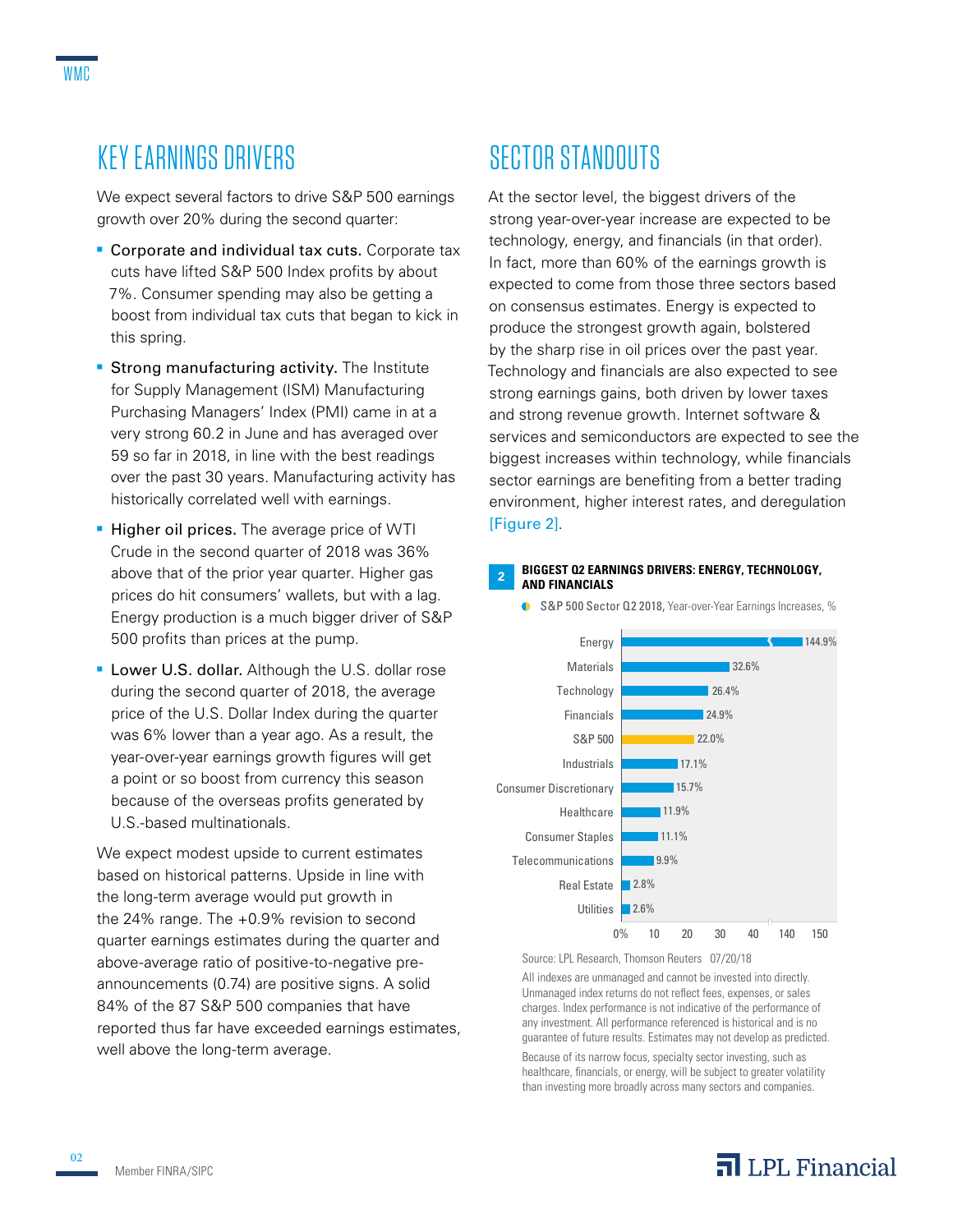Industrials will be a key sector to watch this season given its exposure to tariffs and trade tensions. Estimates for the sector's earnings were revised slightly lower during the second quarter, but the sector's earnings growth is still expected to approach 20% for the quarter after all results are in, which would likely place it in the top half of all S&P 500 sectors. The story for materials is the same, where more than 30% earnings growth is expected but tariffs may bite. A leading materials company blamed tariffs for its lowered profit outlook last week.

## AS GOOD AS IT GETS?

S&P 500 earnings grew 27% year over year in the first quarter, which could be as good as it gets for the rest of the current business cycle. While it is difficult to be disappointed with a low 20s growth rate coming off of high 20s, the possibility of a growth peak caused some concern among investors last quarter and will likely continue to garner some attention as the second quarter reporting season kicks into full gear this week. As we noted in the *Midyear Outlook 2018* publication, a peak in earnings growth rates has not historically been a sign of impending trouble for stocks or the economy. In fact, about four years have passed, on average, between an S&P 500 earnings growth peak and the next recession, during which stocks have produced solid gains [Figure 3].

#### A LOOK AHEAD

In our recently released *Midyear Outlook 2018*, we increased our S&P 500 earnings forecast for 2018—from \$152.50 per share to \$155, an almost 18% year-over-year increase over 2017. The increase was driven primarily by strong first quarter results, but economic data received during the second quarter pointed to an even stronger backdrop for corporate profits than we had anticipated. While our \$155 per share forecast is below the consensus estimates of \$160, we prefer to be conservative due to the potential for further U.S. dollar strength, wage pressures, and tariff-related costs.

#### **EARNINGS GROWTH PEAKS ARE NOT TYPICALLY SOON FOLLOWED BY RECESSIONS**

| <b>EARNINGS</b><br><b>GROWTH</b><br><b>PEAKS</b> | <b>NEXT</b><br><b>RECESSION</b><br><b>START DATE</b> | <b>PEAKTO</b><br><b>RECESSION</b><br>(MONTHS) | <b>S&amp;P500</b><br><b>GAIN/</b><br><b>LOSS</b> |
|--------------------------------------------------|------------------------------------------------------|-----------------------------------------------|--------------------------------------------------|
| September 1953                                   | August 1957                                          | 47                                            | 105.2%                                           |
| September 1959                                   | April 1960                                           | 7                                             | $-2.7%$                                          |
| September 1962                                   | December 1969                                        | 87                                            | 66.7%                                            |
| December 1968                                    | December 1969                                        | 12                                            | $-9.7%$                                          |
| December 1973                                    | January 1980                                         | 73                                            | 10.7%                                            |
| December 1976                                    | January 1980                                         | 37                                            | 0.4%                                             |
| September 1981                                   | <b>July 1990</b>                                     | 106                                           | 208.2%                                           |
| <b>June 1984</b>                                 | <b>July 1990</b>                                     | 73                                            | 133.8%                                           |
| <b>June 1988</b>                                 | <b>July 1990</b>                                     | 25                                            | 30.9%                                            |
| <b>March 1995</b>                                | March 2001                                           | 72                                            | 147.6%                                           |
| June 2000                                        | March 2001                                           | 9                                             | $-14.8%$                                         |
| <b>June 2004</b>                                 | December 2007                                        | 42                                            | 29.8%                                            |
| <b>March 2018?</b>                               | ?                                                    | ?                                             | ?                                                |
|                                                  | Average                                              | 49                                            | 58.9%                                            |
|                                                  | Median                                               | 45                                            | 30.4%                                            |

Source: LPL Research, Thomson Reuters, FactSet, National Bureau of Economic Research 07/16/18



03